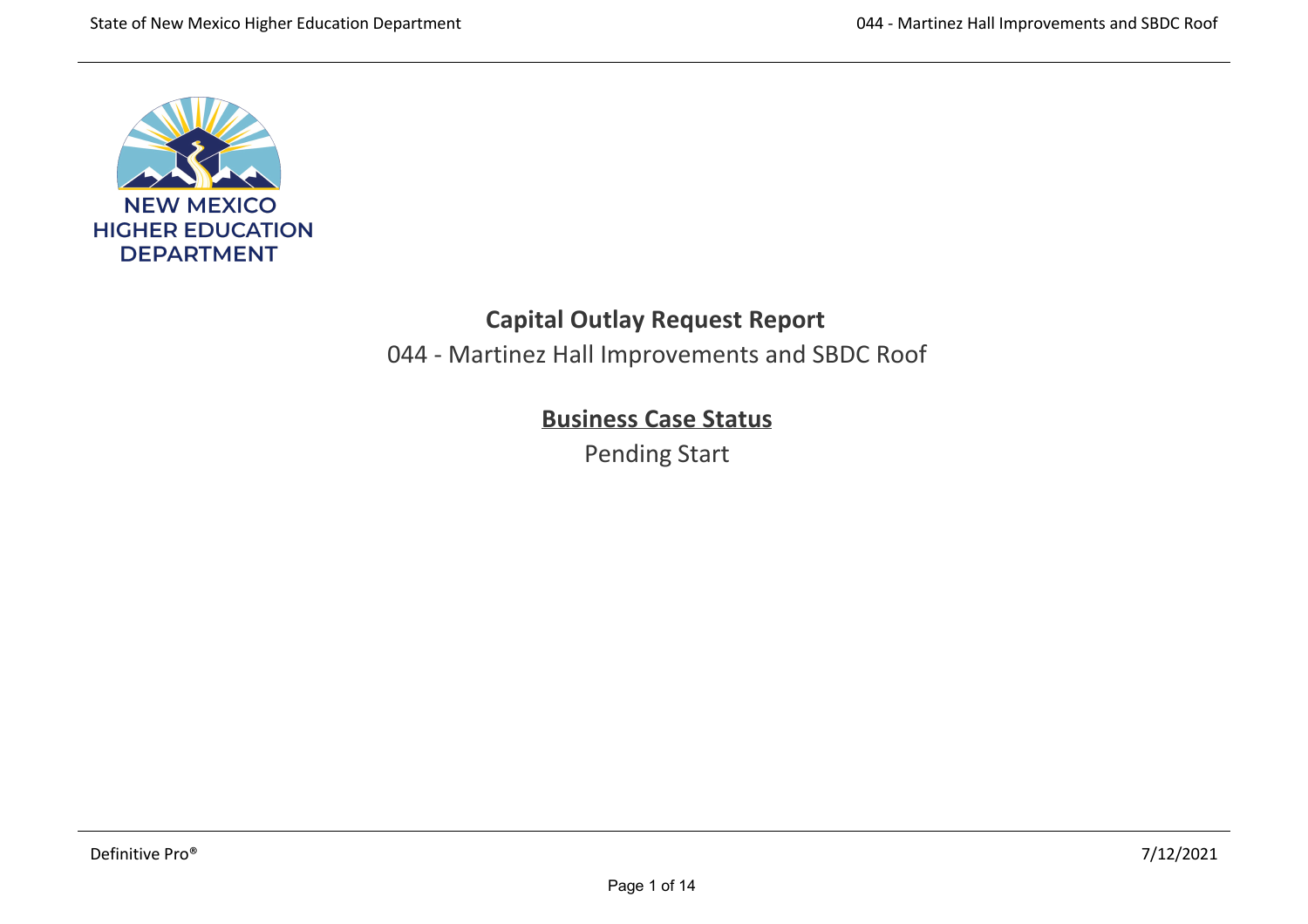| <b>Request</b>                 |                                                                                                                                                                                                                                                                                                                                                                                                                                                                                                                                                                                                                                                                                                                                                                                                                                                                                                                                                                                                                                                                                                                                                                                                                                                                                                                                                                                   |                     |                              |                                                                                                                                                                                                                                                                                                                                                                                                                                                                                                                                                                                                                                                                                                                                                                                                                                                                                                                                                                                                                                                                                                                                                                                                                                                                                                                      |  |  |
|--------------------------------|-----------------------------------------------------------------------------------------------------------------------------------------------------------------------------------------------------------------------------------------------------------------------------------------------------------------------------------------------------------------------------------------------------------------------------------------------------------------------------------------------------------------------------------------------------------------------------------------------------------------------------------------------------------------------------------------------------------------------------------------------------------------------------------------------------------------------------------------------------------------------------------------------------------------------------------------------------------------------------------------------------------------------------------------------------------------------------------------------------------------------------------------------------------------------------------------------------------------------------------------------------------------------------------------------------------------------------------------------------------------------------------|---------------------|------------------------------|----------------------------------------------------------------------------------------------------------------------------------------------------------------------------------------------------------------------------------------------------------------------------------------------------------------------------------------------------------------------------------------------------------------------------------------------------------------------------------------------------------------------------------------------------------------------------------------------------------------------------------------------------------------------------------------------------------------------------------------------------------------------------------------------------------------------------------------------------------------------------------------------------------------------------------------------------------------------------------------------------------------------------------------------------------------------------------------------------------------------------------------------------------------------------------------------------------------------------------------------------------------------------------------------------------------------|--|--|
| <b>Institution</b>             | NMSU - Grants                                                                                                                                                                                                                                                                                                                                                                                                                                                                                                                                                                                                                                                                                                                                                                                                                                                                                                                                                                                                                                                                                                                                                                                                                                                                                                                                                                     |                     | $\checkmark$                 |                                                                                                                                                                                                                                                                                                                                                                                                                                                                                                                                                                                                                                                                                                                                                                                                                                                                                                                                                                                                                                                                                                                                                                                                                                                                                                                      |  |  |
| <b>Project Title</b>           | Martinez Hall Improvements and SBDC Roof                                                                                                                                                                                                                                                                                                                                                                                                                                                                                                                                                                                                                                                                                                                                                                                                                                                                                                                                                                                                                                                                                                                                                                                                                                                                                                                                          |                     |                              |                                                                                                                                                                                                                                                                                                                                                                                                                                                                                                                                                                                                                                                                                                                                                                                                                                                                                                                                                                                                                                                                                                                                                                                                                                                                                                                      |  |  |
|                                | <b>Building</b>                                                                                                                                                                                                                                                                                                                                                                                                                                                                                                                                                                                                                                                                                                                                                                                                                                                                                                                                                                                                                                                                                                                                                                                                                                                                                                                                                                   | <b>Building Age</b> |                              | <b>Building GSF</b>                                                                                                                                                                                                                                                                                                                                                                                                                                                                                                                                                                                                                                                                                                                                                                                                                                                                                                                                                                                                                                                                                                                                                                                                                                                                                                  |  |  |
| <b>Building(s)</b>             | GRANTS, WALTER MARTINEZ BUILDING                                                                                                                                                                                                                                                                                                                                                                                                                                                                                                                                                                                                                                                                                                                                                                                                                                                                                                                                                                                                                                                                                                                                                                                                                                                                                                                                                  | 45.00               |                              | 79,163                                                                                                                                                                                                                                                                                                                                                                                                                                                                                                                                                                                                                                                                                                                                                                                                                                                                                                                                                                                                                                                                                                                                                                                                                                                                                                               |  |  |
|                                | <b>GRANTS ROOSEVELT BUILDING</b>                                                                                                                                                                                                                                                                                                                                                                                                                                                                                                                                                                                                                                                                                                                                                                                                                                                                                                                                                                                                                                                                                                                                                                                                                                                                                                                                                  | 41.00               |                              | 2,591                                                                                                                                                                                                                                                                                                                                                                                                                                                                                                                                                                                                                                                                                                                                                                                                                                                                                                                                                                                                                                                                                                                                                                                                                                                                                                                |  |  |
| <b>Project Location</b>        | See Campus Plan                                                                                                                                                                                                                                                                                                                                                                                                                                                                                                                                                                                                                                                                                                                                                                                                                                                                                                                                                                                                                                                                                                                                                                                                                                                                                                                                                                   |                     | <b>Project Map</b>           | <b>Project Map Link</b>                                                                                                                                                                                                                                                                                                                                                                                                                                                                                                                                                                                                                                                                                                                                                                                                                                                                                                                                                                                                                                                                                                                                                                                                                                                                                              |  |  |
| <b>FY Priority #</b>           | $\mathbf{1}$                                                                                                                                                                                                                                                                                                                                                                                                                                                                                                                                                                                                                                                                                                                                                                                                                                                                                                                                                                                                                                                                                                                                                                                                                                                                                                                                                                      |                     | <b>Master Plan Priority#</b> | 1                                                                                                                                                                                                                                                                                                                                                                                                                                                                                                                                                                                                                                                                                                                                                                                                                                                                                                                                                                                                                                                                                                                                                                                                                                                                                                                    |  |  |
| <b>Total Project Cost</b>      | \$1,630,000                                                                                                                                                                                                                                                                                                                                                                                                                                                                                                                                                                                                                                                                                                                                                                                                                                                                                                                                                                                                                                                                                                                                                                                                                                                                                                                                                                       |                     | <b>State Funding Request</b> | \$1,500,000                                                                                                                                                                                                                                                                                                                                                                                                                                                                                                                                                                                                                                                                                                                                                                                                                                                                                                                                                                                                                                                                                                                                                                                                                                                                                                          |  |  |
| <b>Committed Match Funding</b> | \$130,000                                                                                                                                                                                                                                                                                                                                                                                                                                                                                                                                                                                                                                                                                                                                                                                                                                                                                                                                                                                                                                                                                                                                                                                                                                                                                                                                                                         |                     | <b>Match Funding Source</b>  | NMSU Grants Institutional Funds                                                                                                                                                                                                                                                                                                                                                                                                                                                                                                                                                                                                                                                                                                                                                                                                                                                                                                                                                                                                                                                                                                                                                                                                                                                                                      |  |  |
| <b>Construction Type</b>       | Renovation                                                                                                                                                                                                                                                                                                                                                                                                                                                                                                                                                                                                                                                                                                                                                                                                                                                                                                                                                                                                                                                                                                                                                                                                                                                                                                                                                                        |                     |                              |                                                                                                                                                                                                                                                                                                                                                                                                                                                                                                                                                                                                                                                                                                                                                                                                                                                                                                                                                                                                                                                                                                                                                                                                                                                                                                                      |  |  |
|                                | offices, and library. The campus master plan identifies multiple fully phased projects for renovations. NMSU-G continues to request capital funding for portions of the entire renovation to address the deficiencies,<br>confirmed in the recent Facility Condition Assessment (FCA) from May 2021. Requested and/or funded projects over the past three (3) Summer Hearings include th following: • 2018 NMSU-Grants GOB appropriation<br>for Martinez Hall Renovation (Approp ID C5101) for Building renovations including restrooms, and roof upgrades. Requested \$1,700,000, and received \$1,500,000 (NMSU project 3692) . 2019/FY21- Request for<br>Martinez Hall Renovations (\$1,800,000) and Roof Renovations (\$1,200,000). The top priority project was reduced to \$1,300,000, and reduced second priority (\$900,000) was not supported. Martinez Hall<br>Renovations (Approp ID E5323) reduced to \$1,300,000. 2020 GOB funding expected 7/2021. • 2020/FY21- Request for Martinez Hall Roof Replacement (Approp ID F3116). Requested \$1,200,000 and<br>recommendation reduced to \$887,500. STB funding expected 7/2021. This current 2020/FY23 request for 2022 GOB is Martinez Hall Improvements for: • Electrical distribution upgrade • Replace doors and door<br>hardware . Classroom and lab renovation, and . SBDC (Roosevelt Building) roof replacement |                     |                              |                                                                                                                                                                                                                                                                                                                                                                                                                                                                                                                                                                                                                                                                                                                                                                                                                                                                                                                                                                                                                                                                                                                                                                                                                                                                                                                      |  |  |
| <b>History of Facility</b>     | government procurement assistance for western New Mexico business.                                                                                                                                                                                                                                                                                                                                                                                                                                                                                                                                                                                                                                                                                                                                                                                                                                                                                                                                                                                                                                                                                                                                                                                                                                                                                                                |                     |                              | Martinez Hall was constructed in 1976. The building houses classrooms, laboratories, administrative offices, staff offices, the library, an auditorium, and a cafe. All instructional academic programs utilize this<br>building, and these upgrades will benefit the entire enrollment and all employees. Walter Martinez Hall is the primary instructional building on campus, along with housing large gathering spaces and resources.<br>Classrooms and laboratories are found in the facility. The library, cafe and auditorium are located in Martinez Hall, along with administrative/faculty offices and restrooms. NMSU Grants Martinez Hall is utilized by<br>all employees and students. There are interior ADA compliant issues with the door hardware. The NMSU Grants Small Business Development Center (SBDC) is committed to providing quality direct assistance,<br>entrepreneurial education and resource links for potential and existing small businesses to strengthen the economy of New Mexico. Whether you already own a small business or are thinking about becoming an<br>entrepreneur, the Small Business Development at New Mexico State University can help you climb the ladder of success. The SBDC offers FREE management consulting, training course (nominal fees may apply), and |  |  |
| <b>Current Condition</b>       |                                                                                                                                                                                                                                                                                                                                                                                                                                                                                                                                                                                                                                                                                                                                                                                                                                                                                                                                                                                                                                                                                                                                                                                                                                                                                                                                                                                   |                     |                              | Grants, Walter Martinez Hall is overall described as being in poor condition. The building assessment identified deficiencies for the facility related to site improvements, door hardware, ADA compliance, interior<br>finishes and building systems that are in need of different levels of repair and replacement. The existing roof at SBDC is in need of replacement. This project will provide a completely new roof for a more energy-<br>efficient roofing system that improves the appearance of the facility and extends the life of the building. Protecting the asset with the new roof enhances academic programs for the Grants campus.                                                                                                                                                                                                                                                                                                                                                                                                                                                                                                                                                                                                                                                                |  |  |
| <b>Renovation Information</b>  | in the 2008 renovation.                                                                                                                                                                                                                                                                                                                                                                                                                                                                                                                                                                                                                                                                                                                                                                                                                                                                                                                                                                                                                                                                                                                                                                                                                                                                                                                                                           |                     |                              | The last improvement to Martinez Hall were the renovations of Classrooms 123/124 in 2016, was funded by Federal funds (total project cost \$285,161). The phased Classroom LED Lighting Project (15STB and BRR<br>(95 percent STB and total project cost \$158,207), completed in 2019. The last improvement to the Grants Roosevelt buildings was an interior renovation in 2008 for flooring at the lobby; office and classroom<br>reconfiguration; restroom upgrade; and ceiling/lighting improvements. The skylights on the roof were repaired/resealed and the roof drains were cleaned. No portion of the roof was otherwise repaired or replaced                                                                                                                                                                                                                                                                                                                                                                                                                                                                                                                                                                                                                                                              |  |  |
| <b>Scope of Work</b>           | <b>Business Development Center</b>                                                                                                                                                                                                                                                                                                                                                                                                                                                                                                                                                                                                                                                                                                                                                                                                                                                                                                                                                                                                                                                                                                                                                                                                                                                                                                                                                |                     |                              | Renovation to update existing facility to include classroom/lab renovations, electrical distribution upgrade, and code compliance upgrades at Martinez Hall. Roof replacement and repairs at Small Business<br>Development Center (SBDC) roof on the Grants Roosevelt Building. The budgetary estimate for the above reference includes the following for Grants Martinez Hall: . Replacement of door hardware and restroom<br>fixtures to be ADA compliant . Replacement of ceiling tiles, flooring and paint in classrooms and labs . New furniture for lab classrooms . Upgrade to electrical distribution system and . Roof replacement at Small                                                                                                                                                                                                                                                                                                                                                                                                                                                                                                                                                                                                                                                                 |  |  |

*Provide Fall Semester enrollment data*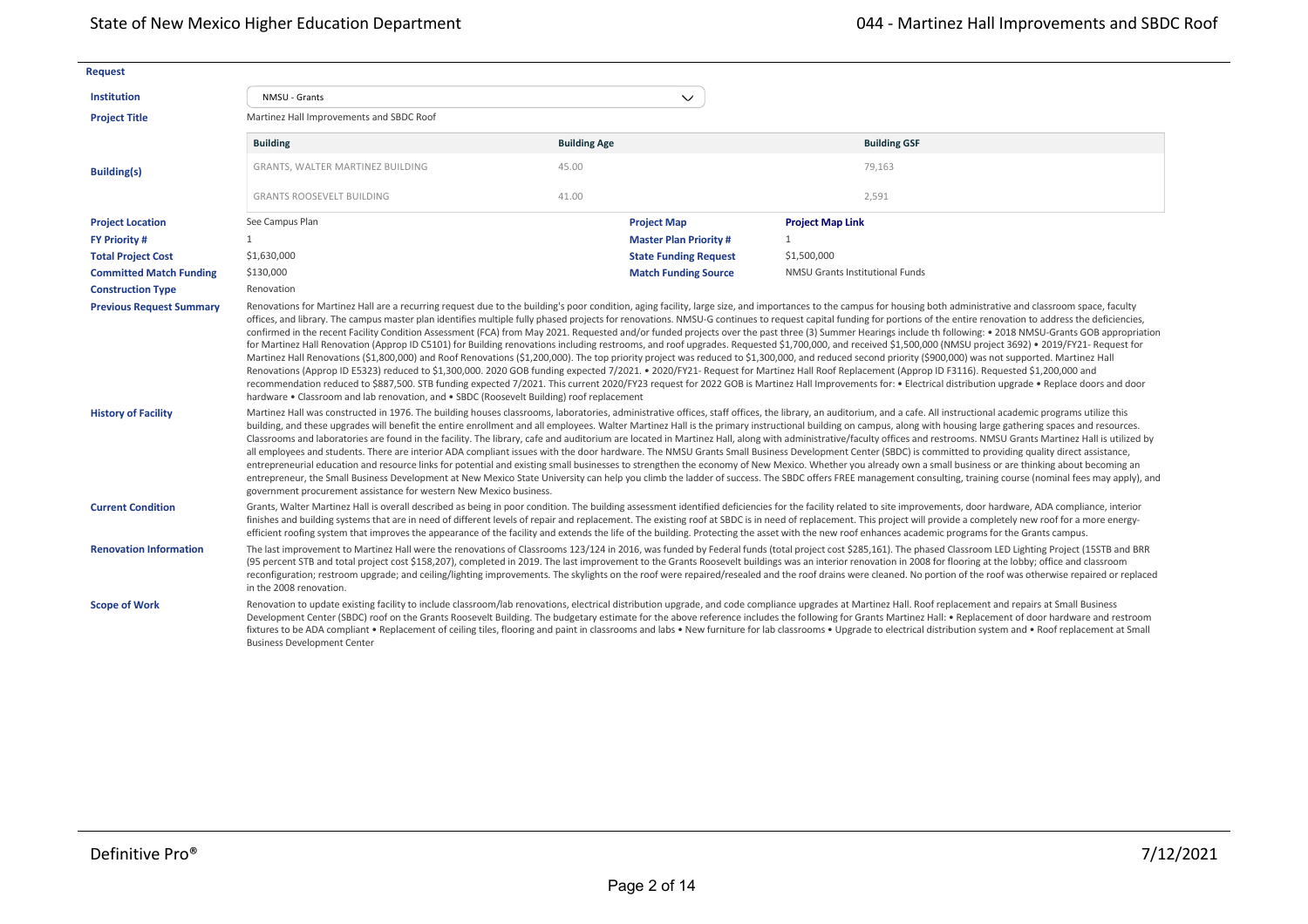## State of New Mexico Higher Education Department<br>
State of New Mexico Higher Education Department

| <b>Phases</b><br>Complete table if this project request<br>contains multiple projects or if the | Phase # | Description |            | Part of<br>Request | Amount             | <b>Start Date</b> | <b>End Date</b> |
|-------------------------------------------------------------------------------------------------|---------|-------------|------------|--------------------|--------------------|-------------------|-----------------|
| project can be phased. List in priority<br>order:                                               |         | Project     |            | $\Box$             |                    | \$0.00 7/1/2023   | 12/31/2025      |
| <b>Students Impacted</b>                                                                        |         |             |            |                    |                    |                   |                 |
| Provide the instructional program<br>majors being served by this project:                       | Major   | HeadCount   | <b>FTE</b> |                    | % Growth Last Year | % Growth Average  |                 |
| <b>Enrollment</b><br>Provide Fall Semester enrollment data                                      | Year    |             | <b>FTE</b> |                    | <b>OFTE</b>        |                   |                 |
| per year as reported on the NMHED<br>website/eDEAR:                                             | 2013    |             | 1160       |                    | 456                |                   |                 |
|                                                                                                 | 2014    |             | 1129       |                    | 532                |                   |                 |
|                                                                                                 | 2015    |             | 1047       |                    | 476                |                   |                 |
|                                                                                                 | 2016    |             | 1017       |                    | 519                |                   |                 |
|                                                                                                 | 2017    |             | 1042       |                    | 600                |                   |                 |
|                                                                                                 | 2018    |             | 1109       |                    | 732                |                   |                 |
|                                                                                                 | 2019    |             | 861        |                    | 604                |                   |                 |
|                                                                                                 | 2020    |             | 638        |                    | 585                |                   |                 |

Grants Overall Graduation by year for Associate (A) and Certificate (C) degrees. Year A C 2015‐2016 50 24 2016‐2017 67 34 2017‐2018 66 39 2018‐2019 44 20 2019‐2020 51 29 Projected Degrees Awarded Based on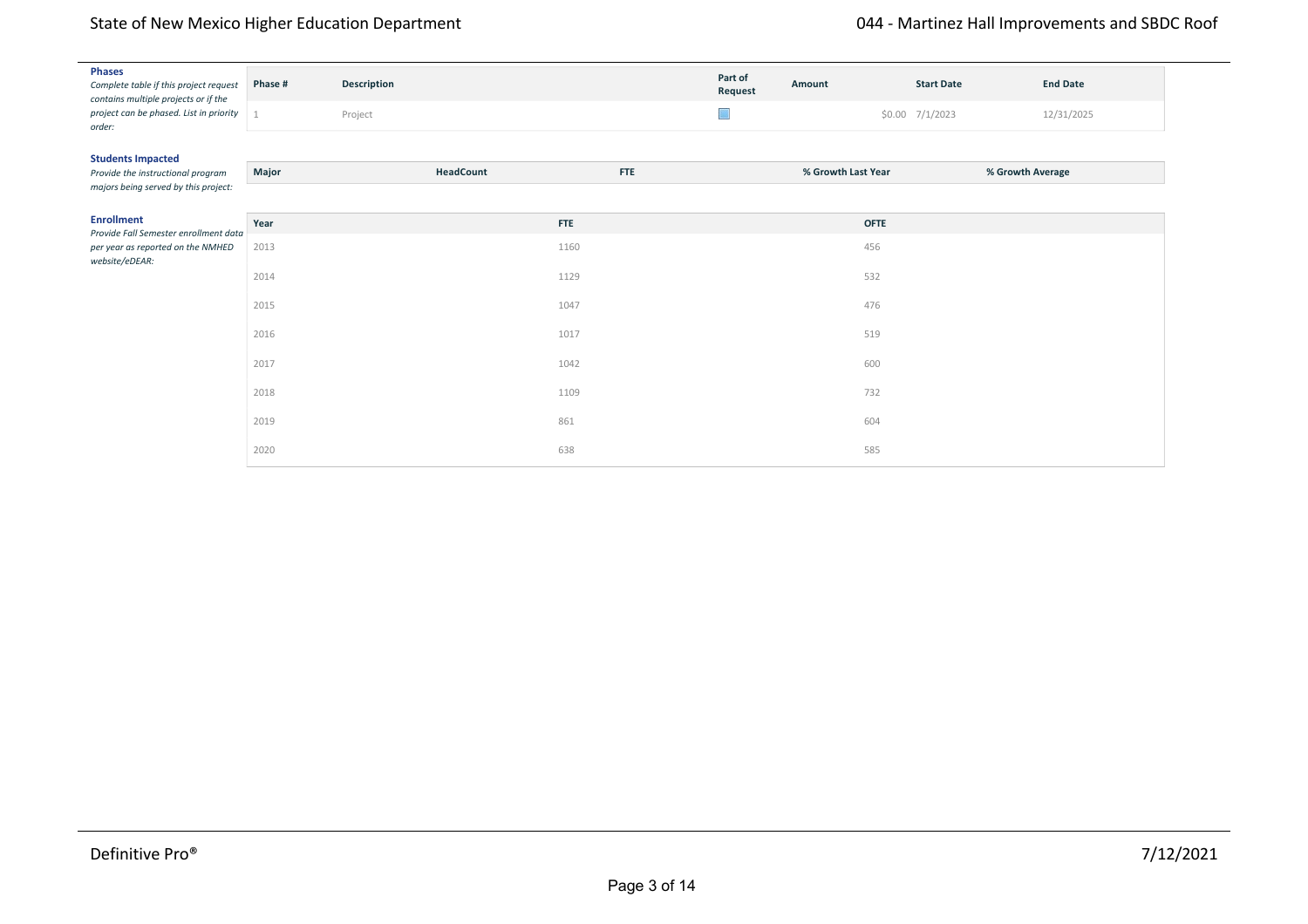#### **B. Project Rationale and Need:**

#### **Measure B1: Projects promotion of enrollment growth, retention, and degree production**

| <b>B1 Score</b> | Substantially |
|-----------------|---------------|
|                 |               |

 $\checkmark$ 

B1 Explanation Manation Academic programs at NMSU Grants range from a variety of associate and applied science associate degrees as well as a wide range of certificates that prepare students for careers in trades, technolo health, and social services. Many of the Associate Degree programs as NMSU Grants transfer into bachelor's degrees in the fields of Education, Nursing, Information Technology, and Social Work. Recently NMSU Grants has increased collaboration with area schools including Grants Cibola County Schools and Pine Hill High School to foster dual enrollment opportunities in both transfer and certificate degrees. Additional emphasis on the Adult Education program, increases in on-line course offerings, and expanding workforce training/certificates all contribute to assisting enrollment growth and retention. These activities all contribute to the institutional mission of providing quality education through innovative teaching and learning that promotes respect for our diverse students and community. The Capital Outlay request is for Martinez Hall Classroom and Lab Renovation, Martinez Hall Electrical Distribution Upgrades, and ADA and Code Compliance Upgrades. This request directly impacts the future enrollment growth for NMSU Grants as the labs identified to be renovated will support and expand the Electrical, Energy, and Welding Technology programs. The enrollment data from the past five years show an enrollment decline for NMSU Grants at the same time Cibola County has experienced a decrease in population of 3% (U.S. Census Bureau). These decreases are partly due to the closure of the Tri‐State Generating Station and the Marathon Refinery which were two major employers in the region. The COVID Pandemic was the primary reason NMSU Grants experienced a low enrollment at of Fall 2020. The projected enrollment for NMSU Grants is based on a 3-year average and appears to show that NMSU Grants will recover from both the change in economy and the pandemic. NMSU Grants Overall Fall Enrollment 2015 Fall 1048 2016 Fall 1017 2017 Fall 1042 2018 Fall 1109 2019 Fall 861 2020 Fall 638 Projected Enrollment Based on Average 3 previous years 2021 Fall 869 2022 Fall 789 2023 Fall 766 To increase enrollment at NMSU Grants, new programming in Electrical and Energy Technology is being pursued to meet the needs of the local workforce. Locally, there are preliminary measures being taken to covert the former coal plant to a hydrogen plant which would require a workforce in Electrical and Energy Technology. Welding Technology is another area of growth for the campus as welders are hired by the Peabody Coal, NM Transportation Department, City of Grants, Cibola County, and the tribal communities. The campus is also expanding the welding certificate to Pine Hill High School as part of the dual credit initiative. The NMSU Grants campus persistence and retention rate appear to be relatively stable with the projected rates favorable to student success. To improve these rates further, NMSU Grants has reallocated funds to establish a centralized testing and tutoring center to support students in a holistic manner and provide one‐stop services for student needing assistance with their classes. NMSU Grants Persistence (P) & Retention (R) Rate for First ‐ time, Full time Degree ‐ Seeking Students Semester P R 2015 Fall 76% 42% 2016 Fall 69% 47% 2017 Fall 63% 53% 2018 Fall 78% 54% 2019 Fall 83% 60% 2020 Fall 74% 55% Projected Enrollment Based on Average 3 previous years 2021 Fall 78% 56% 2022 Fall 78% 57% 2023 Fall 77% 56% Source: IPEDS 2015‐2019 Fall Enrollment Survey The NMSU Grants Campus degree completion appears to fluctuate. The degrees awarded in 2016 – 2017 and 2017 – 2018 increased due to the NMSU Grants' reaction to the workforce needs of employees affected by the lay offs from Peabody Coal Mine. NMSU Grants assisted in retraining their employees by offering IT (Information Technology) Bootcamps in which all required skills would be earned in one semester. This model showed great success and was duplicated 4 times in that time frame. Students who completed these bootcamps were immediately hired by different local entities like the school district and industries like Facebook. The campus is exploring options of duplicating bootcamps in Criminal Justice, Education, Allied Health, and Electrical Trades. The projected enrollment indicate that the degree awards will hold steady and begin to show an increase. All the initiatives NMSU Grants has planned has been focused on increasing enrollment, retention, and degree completion. NMSU Grants Overall Graduation by year for Associate (A) and Certificate (C) degrees. Year A C 2015‐2016 50 24 2016‐2017 67 34 2017‐2018 66 39 2018‐2019 44 20 2019‐2020 51 29 Projected Degrees Awarded Based on Average 3 previous years 2020‐2021 54 29 2021‐2022 50 26 2022‐2023 51 28 Source: NMSU ODS Academic Outcome tables

#### **Measure B2: Projects impact on education and workforce needs in local and regional economies**

| <b>B2 Score</b> | Substantially |  |
|-----------------|---------------|--|
|                 |               |  |

B2 Explanation The request will support the lab renovations for the both the Electrical/Energy and Welding classrooms. The upgrades will include technology infrastructure to include remote learning for the theory portion o curricula. The renovations will also include equipment to simulate the working environment for both Electrical and Welding curricula. According the New Mexico Department of Workforce Solutions, the demand for students who earn a certificate in the NMSU Grants Electrical program is medium to high for the Northern and Central Areas of New Mexico which includes Grants, Gallup, Farmington and the Albuquerque metro area. The number of job openings in the Northern area for Electricians is 20 and 274 for the Central area. Due to the location of NMSU Grants it is likely that students who earn certificates in electrical or energy technology travel to Albuquerque for employment. The wages earned range from \$57,343 to \$62,400. Similar labor market exists for the Welding program which shows that the market need is growing with potential earnings of \$38,613 for both the Northern and Central Areas. The Cibola Communities Economic Development Foundation Board supports the expansion of the Electrical and Energy Program as it contributes to a stronger workforce for Cibola County. NMSU Grants is in Cibola County which has a population of 26,675. Because the population is below the threshold of 50,000 defining a rural community, Cibola County is considered rural (U.S. Census Bureau). The overall student demographics as of Fall 2020 include students who are Hispanic (48%) and Native American (35%) totaling a student body that is 83% minority. Additionally, Cibola County's poverty rate is about 26% and only 57% of the population has access to broadband Internet. These data indicate that NMSU Grants serves students who are primarily of minority, rural, and economically disadvantaged. Northern Area Job Summary ‐ Electrician https://www.jobs.state.nm.us/vosnet/lmi/profiles/profileSummary.aspx? enc=Um8N46vXuYJKIk6gl7MGgr1RG1icDf/gXxA1Da/KcW1gbB9675QjjuU0GSVe4J8o Central Area Job Summary - Electrician https://www.jobs.state.nm.us/vosnet/lmi/profiles/profileSummary.aspx?

session=occdetail\_lms&valueName=occupation Northern Area Job Summary – Welding https://www.jobs.state.nm.us/vosnet/lmi/profiles/profileSummary.aspx enc=Um8N46vXuYJKIk6gl7MGgr1RG1icDf/gXxA1Da/KcW1gbB9675QjjuU0GSVe4J8o

#### **Measure B3: Projects support of HEI Strategic Plan or Facility Master Plan**

*Demonstrate project alignment with institutional mission and how project advances the institution's strategic or facility master plan.*

| <b>B3 Score</b>       | Substantially | <b>Master Plan</b> | <b>Master Plan Link</b>                                                                                                                                                                                                                                                                                                                                                                                                                                                                                                                                                                                                                                                                                                                                                                                                                                                                                                                                                                                                                                                                                                                                                                                                                                                                                                                                                                                                                                                                                                                           |
|-----------------------|---------------|--------------------|---------------------------------------------------------------------------------------------------------------------------------------------------------------------------------------------------------------------------------------------------------------------------------------------------------------------------------------------------------------------------------------------------------------------------------------------------------------------------------------------------------------------------------------------------------------------------------------------------------------------------------------------------------------------------------------------------------------------------------------------------------------------------------------------------------------------------------------------------------------------------------------------------------------------------------------------------------------------------------------------------------------------------------------------------------------------------------------------------------------------------------------------------------------------------------------------------------------------------------------------------------------------------------------------------------------------------------------------------------------------------------------------------------------------------------------------------------------------------------------------------------------------------------------------------|
| <b>B3 Explanation</b> |               |                    | The Martinez Hall Classroom and Lab Renovations, Electrical Distribution Upgrades, and the Accessibility/Code Upgrades supports the NMSU LEADS 2025 Strategic Plan. LEADS Goal 1: Enhance Student Success and<br>Social Mobility The renovation of the classrooms/labs that support both Electrical Trades and Welding will provide students state of the art facilities including up to date equipment. The renovation will allow the<br>flexibility to offer theory classes in a virtual setting to accommodate students who live a distance from campus while providing instruction to students in class. This teaching modality called Hy-flex offers the best of<br>in-person learning and virtual learning. This type of offering promotes the LEADS Goal 1 of promoting social mobility for NMSU Grants students. LEADS Goal 4: Build a Robust University System The Martinez Hall<br>Classroom renovation along with the Electrical Accessibility upgrades support the improvement of the campus for all stakeholders including students and community members. Martinez Hall was built in 1977 and<br>needs upgrades with respect to accessibility and code compliance. The current electrical distribution is the original piece of equipment and need to be replaced by a more efficient model. The renovation of the<br>classrooms and labs to include technology allowing virtual learning and teaching contributes to the making the campus a better place for students. Overall, the projects support a better environment for all |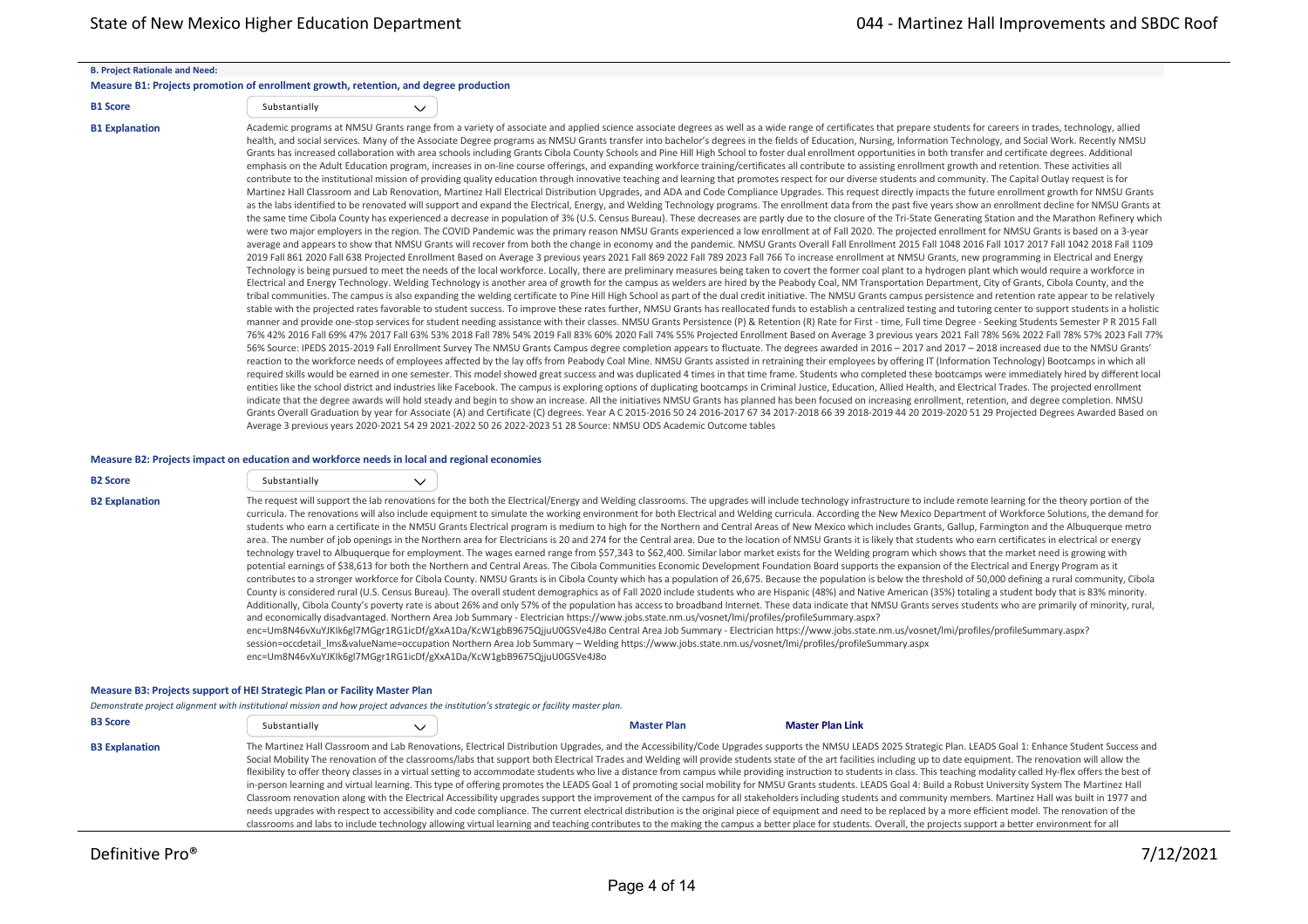stakeholders at NMSU Grants. NMSU Grants Strategic Plan can be accessed at https://grants.nmsu.edu/files/2021/04/NMSU-Grants-SEEDS-Strategic-Plan-2020-2025.pdf NMSU Grants Five Year Plan is specifically listed in the campus master plan, along the Five Year Facilities plan for the Martinez Hall Improvement project.

### **Measure B4: Facilities Assessment**

|                                              |               |                                     | Provide the facility's most recent condition score and summarize the major structural and systems conditions that resulted in that score. Provide selected supporting documentation in appendices and reference them in the bo                                                                                                                                                                                                                           |
|----------------------------------------------|---------------|-------------------------------------|----------------------------------------------------------------------------------------------------------------------------------------------------------------------------------------------------------------------------------------------------------------------------------------------------------------------------------------------------------------------------------------------------------------------------------------------------------|
| <b>B4 Level of Study Completed</b>           | Substantially | Study                               | <b>Study Link</b>                                                                                                                                                                                                                                                                                                                                                                                                                                        |
| <b>Cost to Repair</b>                        | \$3,393,840   | <b>Cost to Replace</b>              | \$14,684,930                                                                                                                                                                                                                                                                                                                                                                                                                                             |
| <b>Replacement Cost Basis (\$ per</b><br>SF) | \$185         | <b>Cost to Repair AFTER Project</b> | S0                                                                                                                                                                                                                                                                                                                                                                                                                                                       |
| <b>B4 Explanation</b>                        |               |                                     | The Facilities Conditions Index (FCI) is an indicator of the overall condition of a building; calculated by dividing the maintenance, repair and replacement deficiencies of the facility by the current replacement value of<br>the facility. NMSU is currently in the process of updating FCI system-wide for all of the campuses. We have hired a third party licensed architect and professional evaluation team, Architectural Research Consultants |

the facility. NMSU is currently in the process of updating FCI system‐wide for all of the campuses. We have hired a third party licensed architect and professional evaluation team, Architectural Research Consultants (ARC), to assess. Of the 22 completed buildings at the academic core on the main campus, and Grants Martinez Hall (315Q) has received a FCI of 0.231 (Poor) and an ARC score of 82.40%, which is Satisfactory. Full building evaluations for Martinez Hall, assessment of building condition and recommendations, were completed in May 2021. See attached summary for Assessment Score details. Architectural Research Consultants Inc. (ARC) 2021 evaluation: The Grants Martinez Hall score 0.231 or Poor in the FCI and 82.40% in ARC's Score. This is an indication that a significant amount of capital funding is needed for the building. ARC's preliminary cost estimate in the amount of \$3.4 million dollars plus NMGRT in construction related renovations only begins to bring the dated building up to current code, meet ADA requirements, roof replacement (funded project), exterior skin (funded), improve the HVAC and electrical, replace existing finishes, and renovate existing classrooms. Deficiencies pertaining to this capital request scope of work include: • Interior doors that are equipped with knob-style hardware • Casework throughout building do not meet ADA requirements • Interior improvements for LED lights and ceiling tiles • Electrical distribution that dates back to 1977 and needs upgrading

### **Measure B5: Projects impact on On–campus and Off‐campus Instruction**

*Provide information on how this project request will support both on‐campus and off‐campus instruction.*

| <b>B5 Score</b>       | Substantially                                    | $\checkmark$ |  |  |
|-----------------------|--------------------------------------------------|--------------|--|--|
| <b>B5 Explanation</b> | NMSU Grants has never renovated the Welding a    |              |  |  |
|                       | to the technology and equipment to allow virtual |              |  |  |

and Electrical Trades classrooms. The renovation of these classroom/labs improves both on-campus and off-campus instruction. The renovation will include upgrades to the technology and equipment to allow virtual instruction for students who do not live in Grants. The renovation will also include equipment to offer simulations to support instruction. Along with the classroom renovations, indirect support for on-campus instruction are the upgrades to the Electrical Distribution system and upgrades to various on-campus structures to ensure ADA and code compliance. In order to meet the increased demand for online/virtual modes of instruction as well as virtual student services, and business support and communication, the repair and maintenance of key building infrastructure systems supports both on-campus and off-campus instruction by serving the key institutional technology systems and equipment necessary to accomplish and serve these multiple modalities.

#### **C. Green Screen for Buildings**

#### **Measure C1: Energy Audit or similar energy assessment**

*Document details of the audit to include who performed the audit, when it was completed, level of audit/assessment, improvements proposed, and benefits to this project*

| <b>C1 Score</b>               | Substantially  |                                                                                                   |                     |                                                                                                                                                                                                                                                                                                                                                                                                                                                                                                                                                                                                                                                                   |
|-------------------------------|----------------|---------------------------------------------------------------------------------------------------|---------------------|-------------------------------------------------------------------------------------------------------------------------------------------------------------------------------------------------------------------------------------------------------------------------------------------------------------------------------------------------------------------------------------------------------------------------------------------------------------------------------------------------------------------------------------------------------------------------------------------------------------------------------------------------------------------|
| <b>Energy Audit Completed</b> | $C$ Yes $C$ No |                                                                                                   | <b>Energy Audit</b> | <b>Energy Audit Link</b>                                                                                                                                                                                                                                                                                                                                                                                                                                                                                                                                                                                                                                          |
| <b>C1 Explanation</b>         |                | of applicable materials. • Construction waste management principles followed during construction. |                     | In 2013 Ameresco preformed an investment grade audit of 46 of NMSU's buildings throughout the state, totaling nearly 2.7 million gross square feet. The audit included the facilities at Alamogordo, Carlsbad, Dona<br>Ana Community College (DACC), Grants, remote Agricultural Science Centers, and all buildings on the main campus. NMSU also employees two Certified Energy Managers (CEM) who can look at the potential energy<br>savings of projects. List of Green Screen strategies that will be incorporated in the project during construction include: . Construction waste management principles will be followed during the demolition. . Recycling |

#### **Measure C2: Projects impact on Energy / Utility Cost Reduction**

*Explain the impact of this project to the net energy / utility costs. Provide a justification if no operating budget impact is anticipated.*

**Current Energy Usage**  $\sim$  **\$0**  $\sim$  \$0 **Energy Usage AFTER Project** \$0 **Energy Usage AFTER Project** \$0

C2 Explanation MMSU's building guidelines includes policies to encouraging energy reduction with nearly every project. Additionally, there have been specific projects focusing on energy reduction such as the Ameresco proje With each project resulting in energy savings there will also be a utility cost savings which can result in an observable change. When the equipment is replaced with more a system with increased efficiency there will be a reduction in costs. However, the equipment change can also change the system maintenance requirements as well and without knowing what the replacement system will be we are unable to make accurate predictions.

### **Measure C3: Executive Order (EO) 2019‐003**

*Provide detailed information on how this project will address the goal of reducing Green House Gas (GHG) emissions by 45% as called for in the EO. Explain the steps taken to reduce the buildings energy demands.*

| -222<br><b>Score</b><br>Somewhat |  |
|----------------------------------|--|
|----------------------------------|--|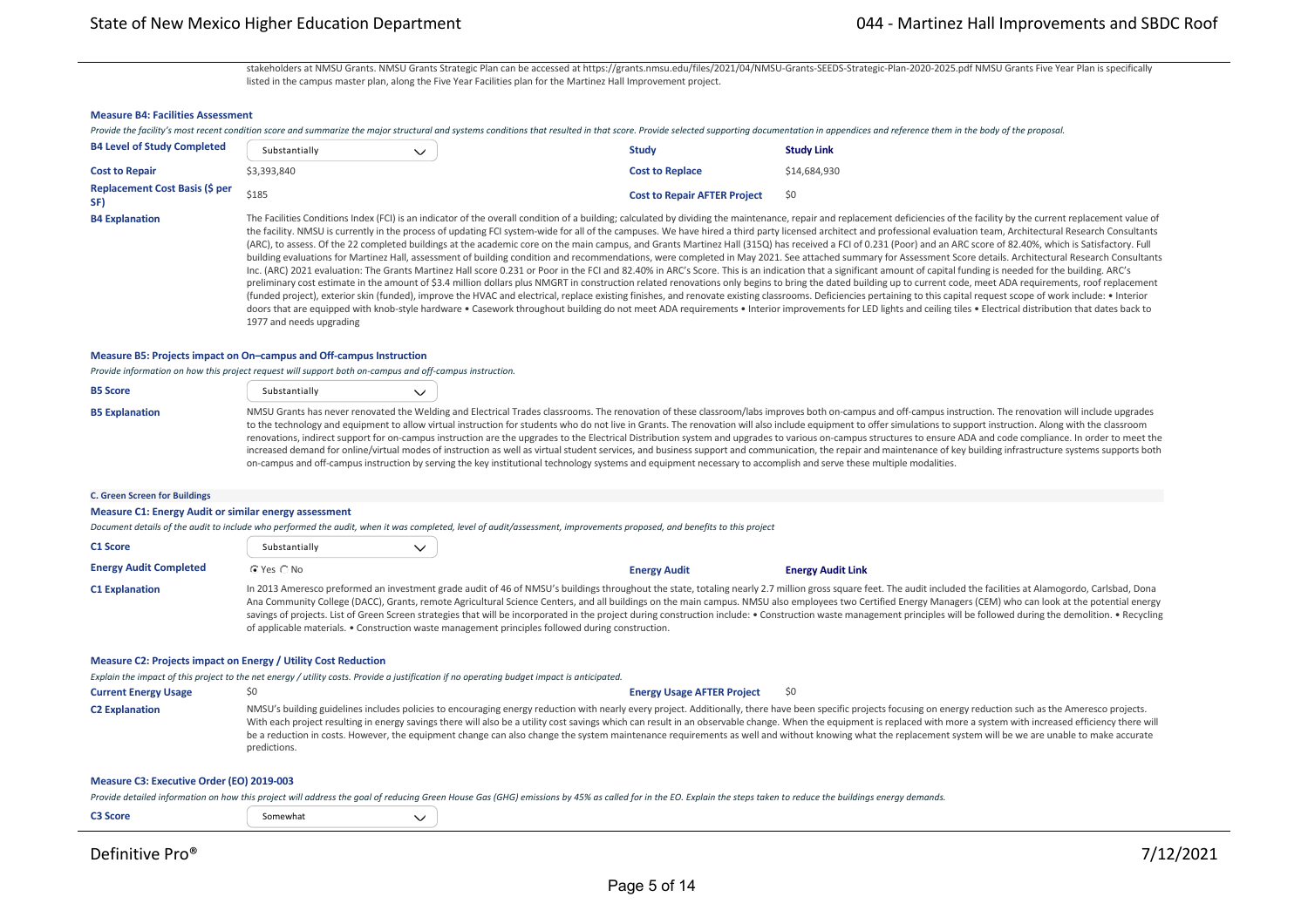C3 Explanation For main campus over 95% of NMSU's scope 1 and 2 emissions are building emissions a similar distribution of emissions is expected for Grants as well. Reaching the goals within EO 2019 -003 for greenhouse gas emission reduction, remodeling and updating existing infrastructure will be required. NMSU building guidelines insure projects keep in mind sustainable infrastructure and planning, energy efficiency technologies, and more.

#### **D. Stewardship ‐ Detail how the HEI provides stewardship for its assets.**

#### **Measure D1: Project Estimates**

Describe how this projects cost estimates were developed. Provide the total dollars attributed to inflation. Percentage increases MUST be defended in the narrative portion of the document, or 0% inflation will be assumed.

| D1 Score                        | Substantially   | $\checkmark$                                                                                                                                                              |                                     |                      |
|---------------------------------|-----------------|---------------------------------------------------------------------------------------------------------------------------------------------------------------------------|-------------------------------------|----------------------|
| <b>Base Project Estimate</b>    | \$1.498.657     |                                                                                                                                                                           | <b>Dollars Related to Inflation</b> | \$33.364             |
| <b>Formal Estimate Provided</b> | $C$ Yes $C$ No. |                                                                                                                                                                           | <b>Formal Estimate</b>              | <b>Estimate Link</b> |
| <b>D1 Explanation</b>           |                 | The process for determining the capital outlay needs begins with the University Architect (UA), who stays in touch with the needs of the education enterprise through com |                                     |                      |

imunication on various levels. Each year, the University Architect and Associate Vice President for Facilities and Services set up an in-person meeting with the Community College Presidents and Deans of the Colleges to review the capital outlay requests for the year. The Capital Outlay Briefing is presented to the University Administrative Council, and the flowchart that outlines the process for a project concept to become a priority on NMSU's Five Year Facilities Plan. The estimate is assigned directly to the in-house professional estimator, Senior Project Manager. The scope of work is determined with the relevant stakeholders and UA. Budgetary estimates are produced with the use of 2020 ProEst Estimating Software that is built using the current RS Means database. Note that the in‐house professional estimator with Facilities and Services PDE must meet satisfactory evidence of the necessary qualifications as required by the Certifying Body of the American Society of Professional Estimators. The Executive Director for PDE reviews the proposed costs to confirm the estimate is reasonable and accurate. Then the AVP of Facilities reports to the Administration for further action and/or inclusion into Capital Outlay or University Capital Plans. Budgetary estimates older than a year are reviewed and adjusted for inflation as part of the capital outlay process, and incorporation to the current campus Five Year Facilities Plans.

#### **Measure D2: Describe how this project addresses/reduces deferred maintenance on campus**

| <b>Deferred Maintenance</b> | <b>Deffered Maintenance AFTER</b><br>S0<br><b>Project</b>                                                                                                                                                                                                                                                                                                                                                                                                                                                                                                                                                                                                                                                                                                                                                                                                                                                                                                                                                                                                                                                                                                                                                                                                                                                                                                                                                                                                                                                                                                                                                                                                                                                                                                                                                                                                                                                                                                                                                                                                                                                                                                                                                                                                                                                                                                                                                                                                                                                                                                                           |
|-----------------------------|-------------------------------------------------------------------------------------------------------------------------------------------------------------------------------------------------------------------------------------------------------------------------------------------------------------------------------------------------------------------------------------------------------------------------------------------------------------------------------------------------------------------------------------------------------------------------------------------------------------------------------------------------------------------------------------------------------------------------------------------------------------------------------------------------------------------------------------------------------------------------------------------------------------------------------------------------------------------------------------------------------------------------------------------------------------------------------------------------------------------------------------------------------------------------------------------------------------------------------------------------------------------------------------------------------------------------------------------------------------------------------------------------------------------------------------------------------------------------------------------------------------------------------------------------------------------------------------------------------------------------------------------------------------------------------------------------------------------------------------------------------------------------------------------------------------------------------------------------------------------------------------------------------------------------------------------------------------------------------------------------------------------------------------------------------------------------------------------------------------------------------------------------------------------------------------------------------------------------------------------------------------------------------------------------------------------------------------------------------------------------------------------------------------------------------------------------------------------------------------------------------------------------------------------------------------------------------------|
| <b>D2 Explanation</b>       | In 2006, the state of New Mexico contracted with Parson's 3DI to assess all higher education facilities in the state and to develop a Facilities Condition Index (FCI) for each facility. At the time, this was intended to be<br>the methodology for assessing capital outlay and capital renewal funding requests. This effort was abandoned at the state level in 2008, so in 2010 NMSU contracted with Arcadis, an assessment firm, to bring the<br>2006 assessment up to date. Facilities and Services then began tracking the FCI though AiM, and we joined Assetworks for a beta test with the new Assessment and Needs Assessment (ANA) module. This installation<br>is nearly complete and will allow for updates to be made both from inspections and by reducing the needs automatically through the work order system as remedial maintenance is performed. Project level needs are<br>met through Project Development and Engineering. We have completed a multi-year Building Renewals and Replacements plan that addresses the deficiencies at the building system level. At the highest level, we<br>use the Capital Outlay Process and the Campus Master Plan in conjunction with the Facilities Condition Index (FCI). We recently added the Assessment and Needs Analysis module to AiM to help us track system<br>improvements that lower the FCI. The FCI/Replacement cost information for NMSU-G Martinez Building: Walter Martinez Building (315Q), built in 1976, 2019 FCI (30.34), 2013-2015 Replacement Cost is<br>\$22,044,758.60.NMSU's building guidelines includes policies to encouraging energy reduction with nearly every project. Additionally, there have been specific projects focusing on energy reduction such as the<br>Ameresco projects. With each project resulting in energy savings there will also be a utility cost savings which can result in an observable change. Installing a cool roof does not always cost more than a non-cool roof.<br>However, the cool roof will have lower cooling demands and better insulation will decrease the energy used by the building reducing the energy costs to operate the building. There are also rebates available<br>through the SCORE plus program for ENERGY STAR Certified Cool Roofs. Lastly by installing a cool roof and decreasing the roof temperature may extend roof service life. Source: - El Paso Electric -<br>http://epesavings.com/score-newmexico.html - U.S Department of Energy - https://www.energy.gov/energysaver/design/energy-efficient-home-design/cool-roofs |

#### **Measure D3: Asset Stewardship Provide information on how the HEI supports the ongoing operational and maintenance needs of current and proposed assets.**

| <b>D3 Score</b>       | Not at all | $\checkmark$ |                                                                                                                                                                                                                                                                                                                                                                                                                                                                                                                                                                                                                                                                                                                                                                                                                                                                                                                                                                                                                                                                                                                                                                                                                                                                                                                                                                                                                                                                                                                                                                                                                                                                                                                                                                                                                                                                                                                                                                                                                                                                                                                                                                                                                                                                                                                                                                                                                                                                                                                                                                                                                                                                                                                                                                                                                                                                                                                                                                                                                                                                                                                                         |  |
|-----------------------|------------|--------------|-----------------------------------------------------------------------------------------------------------------------------------------------------------------------------------------------------------------------------------------------------------------------------------------------------------------------------------------------------------------------------------------------------------------------------------------------------------------------------------------------------------------------------------------------------------------------------------------------------------------------------------------------------------------------------------------------------------------------------------------------------------------------------------------------------------------------------------------------------------------------------------------------------------------------------------------------------------------------------------------------------------------------------------------------------------------------------------------------------------------------------------------------------------------------------------------------------------------------------------------------------------------------------------------------------------------------------------------------------------------------------------------------------------------------------------------------------------------------------------------------------------------------------------------------------------------------------------------------------------------------------------------------------------------------------------------------------------------------------------------------------------------------------------------------------------------------------------------------------------------------------------------------------------------------------------------------------------------------------------------------------------------------------------------------------------------------------------------------------------------------------------------------------------------------------------------------------------------------------------------------------------------------------------------------------------------------------------------------------------------------------------------------------------------------------------------------------------------------------------------------------------------------------------------------------------------------------------------------------------------------------------------------------------------------------------------------------------------------------------------------------------------------------------------------------------------------------------------------------------------------------------------------------------------------------------------------------------------------------------------------------------------------------------------------------------------------------------------------------------------------------------------|--|
| <b>Level of Plan</b>  | Not at all | $\checkmark$ | <b>BRR Plan</b>                                                                                                                                                                                                                                                                                                                                                                                                                                                                                                                                                                                                                                                                                                                                                                                                                                                                                                                                                                                                                                                                                                                                                                                                                                                                                                                                                                                                                                                                                                                                                                                                                                                                                                                                                                                                                                                                                                                                                                                                                                                                                                                                                                                                                                                                                                                                                                                                                                                                                                                                                                                                                                                                                                                                                                                                                                                                                                                                                                                                                                                                                                                         |  |
| <b>D3 Explanation</b> |            |              | Process at NMSU- Grants for determining Capital Outlay needs: Annually, in conjunction with the timing of the Capital Outlay cycle for the state, the NMSU Grants President and Manager of Facilities Services meet<br>to discuss the Capital Outlay needs. Additionally, there is consultation with the Business Manager III. These discussions center on near- and long-term needs of the institution based upon credit program offerings.<br>NMSU Grants does not currently conduct any form of contract, non-credit training. NMSU Grants is the smallest community college campus in the NMSU System and we have no licensed personnel employed by the<br>campus. Therefore, work related to electrical, mechanical, and structural needs must be contracted out. This is true for any Building Renovation and Renewal (BRR) needs any work related to construction or<br>renovation tied to Capital Outlay. Additionally, although the campus has been fortunate, we do have periodic and unanticipated needs for repairs - in many of the areas listed. We discuss immediate needs, long<br>term needs, and ideas that may impact the future infrastructure of the campus. Over the years, the process of placing priorities on the "five-year plan" has been updated as needs change. If there is a more pressing<br>need in one area/facility versus another that may be listed as a priority, we would recommend shifting the priority to more immediately address the most dire need first. Also, if we decide a building is ineffective as it<br>is currently designed and it is costing us a lot of money in regular maintenance, we will stick it on the list a bit further down. To determine the amount of money to request, the Manager of Facilities will request<br>quotes from a licensed contractor or contractors. In continued discussions, the President and Manager of Facilities will work to determine a reasonable increase of cost. We do this because there is often a years-long<br>lag in getting to capital outlay projects - time goes by and prices increase. We also add administrative and design costs - generally 15%. If I do not get an estimate from a contractor, I will use previous costs from<br>similar projects. Process at NMSU Grants for determining BR&R needs: The usual practice is to use BRR funds to unanticipated costs - a structural break, internal line (gas or water) break, damage to a roof that<br>compromises the integrity of the roof, etc. I use this money to handle immediate unplanned issues. These "surprise" events most often are electrical, mechanical, or structural. Using the current (most up-to-date)<br>NMSU Grants Five Year Facility Plan that was finalized after the 2019 Capital Outlay hearings, the process is as follows: . In consultation with the NMSU System University Architect and Facilities Project and<br>Development and Engineer planning team, the five-year facilities plan is reviewed. • Based upon current need, if the projects listed in the plan serve the present purpose of the college, each project rotates upward |  |
|                       |            |              |                                                                                                                                                                                                                                                                                                                                                                                                                                                                                                                                                                                                                                                                                                                                                                                                                                                                                                                                                                                                                                                                                                                                                                                                                                                                                                                                                                                                                                                                                                                                                                                                                                                                                                                                                                                                                                                                                                                                                                                                                                                                                                                                                                                                                                                                                                                                                                                                                                                                                                                                                                                                                                                                                                                                                                                                                                                                                                                                                                                                                                                                                                                                         |  |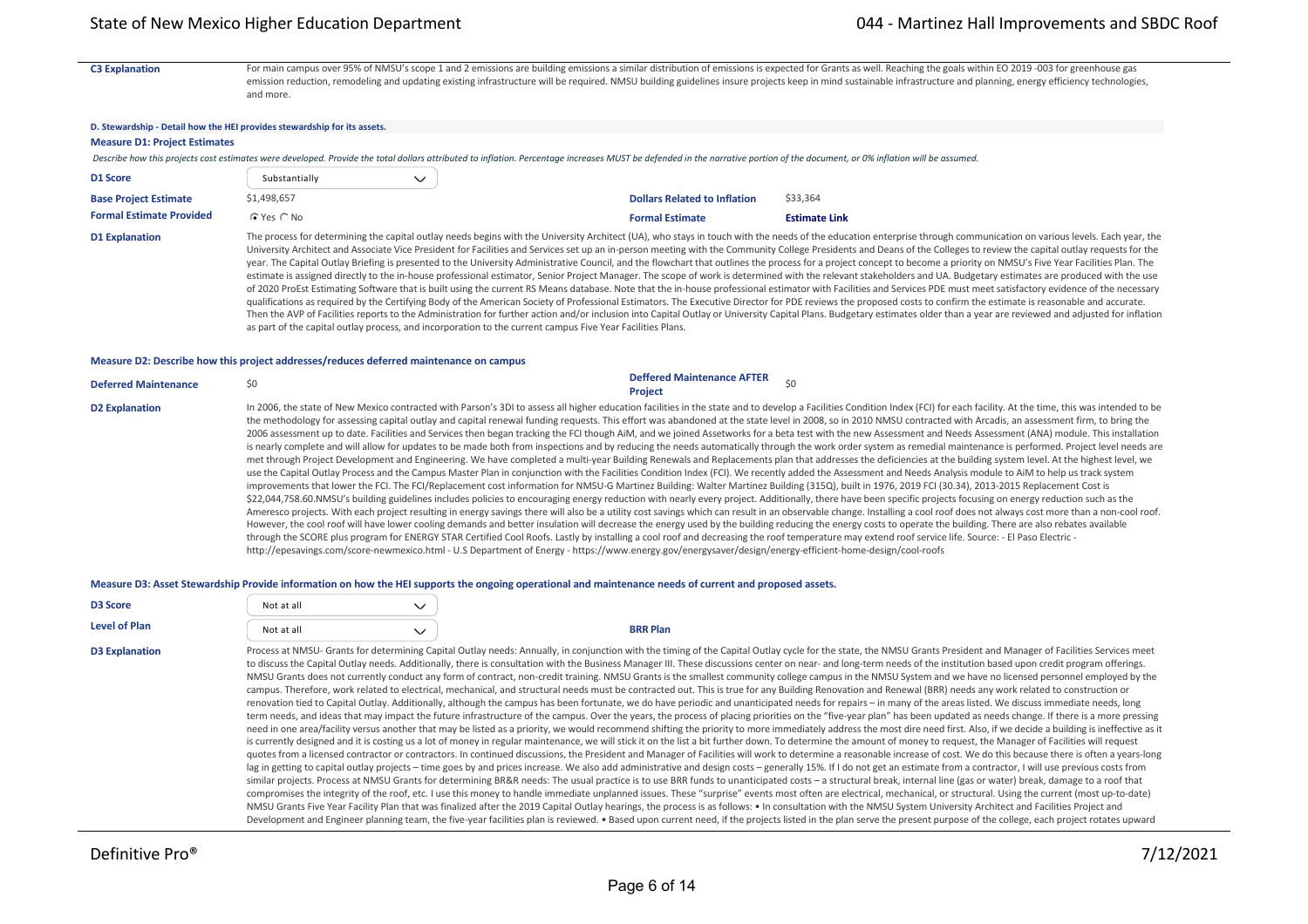in the list. Only when pressing need exists to realign a facility or a portion of a facility do we request to re-order the projects.

#### **Measure D4: Maintenance Cost Reduction**

| Describe in detail how this project will affect operating appropriations for the current year and all out-years. Provide a justification if no operating budget impact is anticipated. |  |
|----------------------------------------------------------------------------------------------------------------------------------------------------------------------------------------|--|
|----------------------------------------------------------------------------------------------------------------------------------------------------------------------------------------|--|

**Telecom \$** \$0 \$0 \$0 \$0 \$0 \$0

| <b>Total O&amp;M Budget</b> | <b>Total O&amp;M Budget AFTER</b><br><b>Project</b>                                                                                                                                                                                                                                                                                                                                                                                                                                                                                                                                                                                                                                                                                                                                                                                                                                                                                                                                                                                                                                                                                                                                                                                                                                                                                |
|-----------------------------|------------------------------------------------------------------------------------------------------------------------------------------------------------------------------------------------------------------------------------------------------------------------------------------------------------------------------------------------------------------------------------------------------------------------------------------------------------------------------------------------------------------------------------------------------------------------------------------------------------------------------------------------------------------------------------------------------------------------------------------------------------------------------------------------------------------------------------------------------------------------------------------------------------------------------------------------------------------------------------------------------------------------------------------------------------------------------------------------------------------------------------------------------------------------------------------------------------------------------------------------------------------------------------------------------------------------------------|
| <b>D4 Explanation</b>       | The Martinez Hall upgrades to and replacement of the electrical distribution should lead to operating more efficiently reducing the amount of electricity used. It should also provide the campus with safe and reliable<br>power reducing the number of power surges and possible equipment loss. The replacement of the electrical distribution system will also decrease the costs to repair the system as it will be new and hopefully have a<br>warranty. The renovation of the classroom also provides improved learning spaces without the need to add additional staff or maintain additional square footage. Due to the nature of the project, the operating<br>budget will not be impacted. Completion of this project will reduce the following maintenance and operations costs: . Deductibles and insurance claims caused by water intrusion . Costs associated with water<br>cleanup and unscheduled repairs to include drywall, flooring, ceiling tiles, and furniture . Instruction and research time lost due to the facility being closed for unscheduled repairs . Costs associated with temporary<br>relocating instruction and research while the facility is closed for unscheduled repairs • Reduced electric utility costs associated with the installation of an energy efficient roofing system for SBDC |

#### **Measure D5: Health, safety, and security**

Describe how this project will address major health and safety issues/concerns on campus, including how it will improve physical safety and cybersecurity on campus. Provide selected supporting documentation and reference **them in the body of the proposal.**

| <b>D5 Score</b>       | Not at all                                                                                                                                                                                                                                                                                                                                                                                                                                                                                                                                                                                                                                                                                                                                                                                                                                                                                           |  |                 |  |  |  |  |  |  |
|-----------------------|------------------------------------------------------------------------------------------------------------------------------------------------------------------------------------------------------------------------------------------------------------------------------------------------------------------------------------------------------------------------------------------------------------------------------------------------------------------------------------------------------------------------------------------------------------------------------------------------------------------------------------------------------------------------------------------------------------------------------------------------------------------------------------------------------------------------------------------------------------------------------------------------------|--|-----------------|--|--|--|--|--|--|
| <b>Level of Plan</b>  | Level 1                                                                                                                                                                                                                                                                                                                                                                                                                                                                                                                                                                                                                                                                                                                                                                                                                                                                                              |  | <b>HSS Plan</b> |  |  |  |  |  |  |
| <b>D5 Explanation</b> | Re-roofing will stop frequent leaks, which can possibly lead to mold conditions and contribute to the overall deterioration of the existing facilities. Continued deterioration will result in a need to replace older<br>facilities with new buildings, at a greater cost than the renovation of existing structures. Door hardware that can be operated with a closed fist or a loose grip accommodates the greatest range of users. Hardware<br>that requires simultaneous hand and finger movements require greater dexterity and coordination, and is not recommended. Replacement of doors and door hardware will improve ADA compliance and safety.<br>Cabinets and furniture that do not need adequate height and knee space are not accessible to all. The replacement casework/furniture design will provide proper knee and toe space, and maneuvering clearance per<br>ADA requirements. |  |                 |  |  |  |  |  |  |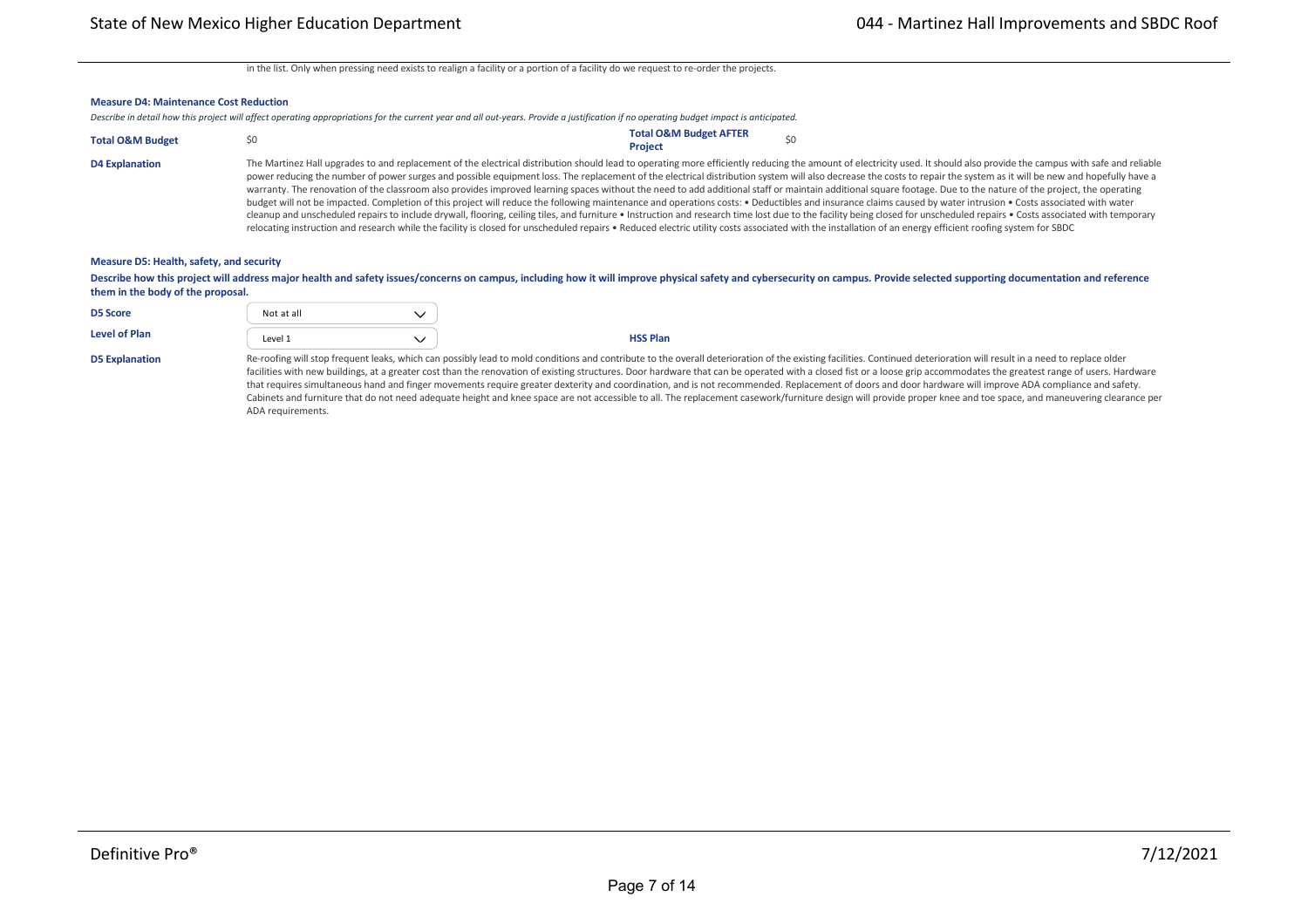Appropriation Lanaguage \$1,500,000 to plan, design, construct, renovate, and equip upgrades at Martinez Hall and roof replacement to the NMSU Grants Small Business Development Center (SBDC) on the Roosevelt Building at New State University- Grants.

**Follow up Questions**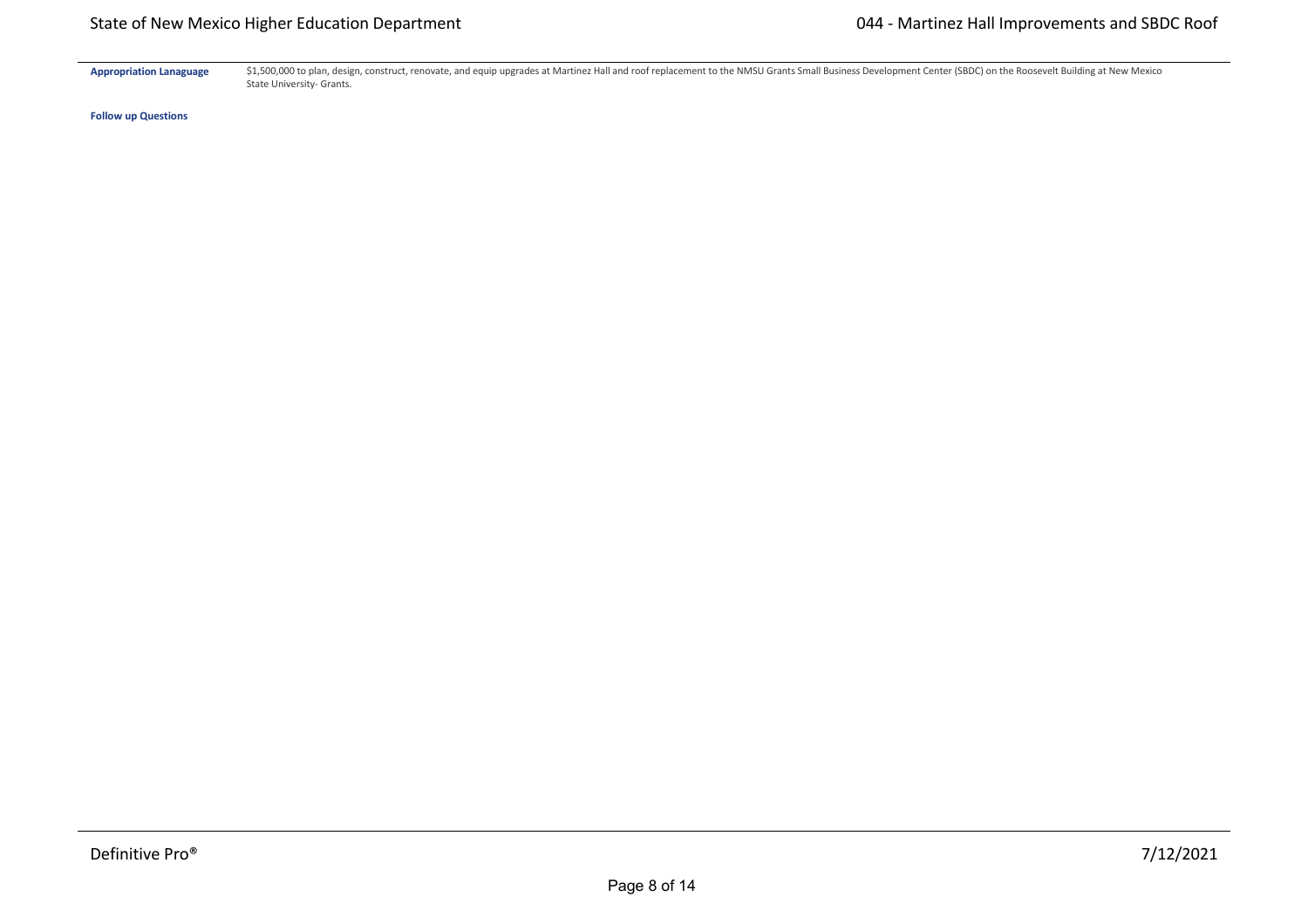| <b>Starting Fiscal Year</b>  | 2021           | <b>Expense Type</b>           |                |                |
|------------------------------|----------------|-------------------------------|----------------|----------------|
| <b>Planned Project Start</b> |                | <b>Planned Project Finish</b> |                |                |
| <b>Investment to Date</b>    | \$0            | <b>Funds Needed By</b>        |                |                |
| <b>Discounting Switch</b>    | Off            | % Complete                    | 0%             |                |
| <b>Discount Rates</b>        | 2022:<br>0.00% | 2023:<br>0.00%                | 2024:<br>0.00% | 2025:<br>0.00% |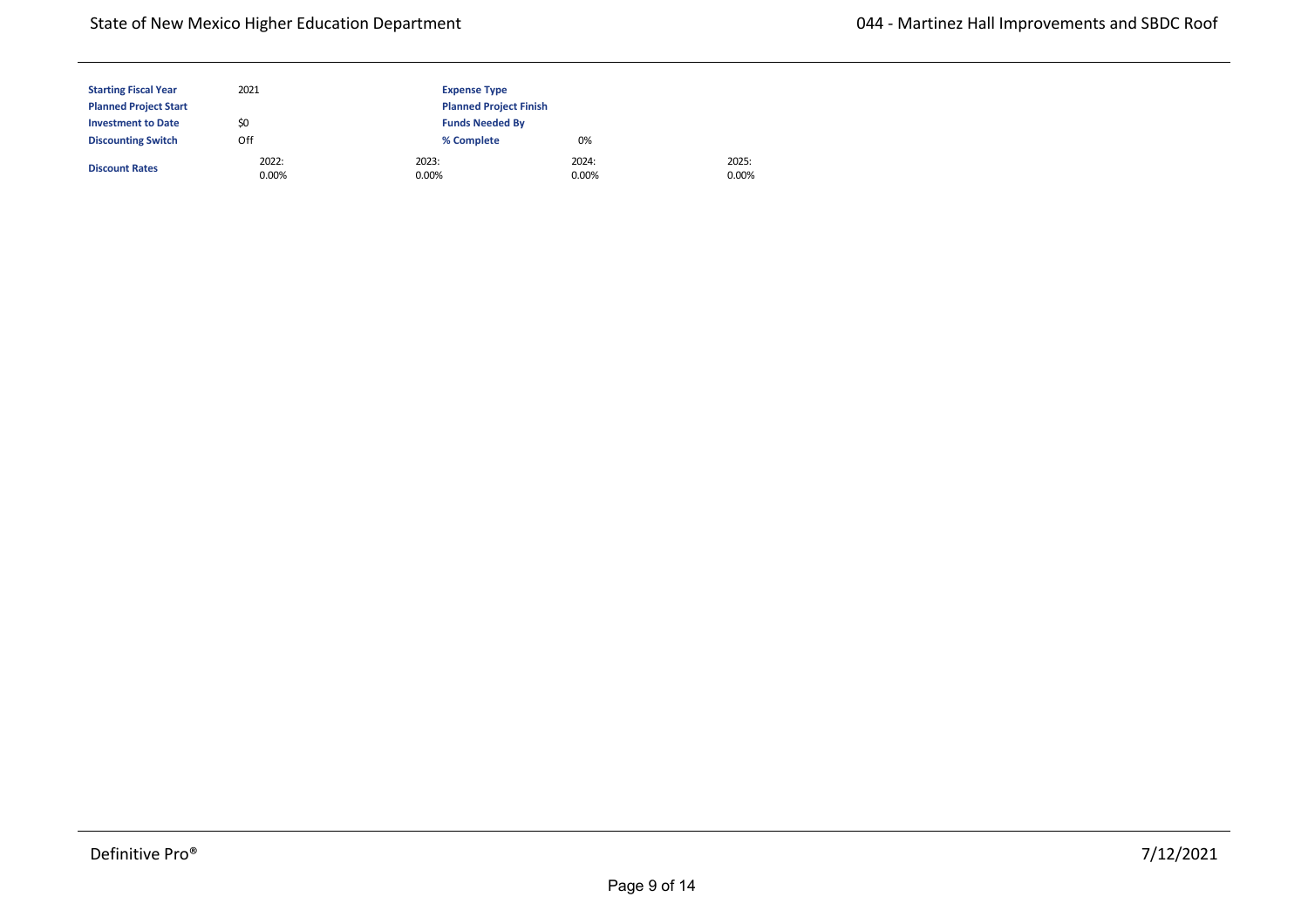| <b>Forecast</b>                   |         |         |         |         |         |              |                                                                                                       |
|-----------------------------------|---------|---------|---------|---------|---------|--------------|-------------------------------------------------------------------------------------------------------|
|                                   | FY 2021 | FY 2022 | FY 2023 | FY 2024 | FY 2025 | <b>Total</b> | <b>Notes</b>                                                                                          |
| <b>Pre-Project</b>                |         |         |         |         |         |              | Definition: Non-recurring cost to get to an approved and funded project.                              |
| Internal Staff Labor \$           | \$0     | \$0     | \$0     | \$0     | \$0     | \$0          |                                                                                                       |
| Internal Contract Labor \$        | \$0     | \$0     | \$0     | \$0     | \$0     | \$0          |                                                                                                       |
| <b>External Staff Labor \$</b>    | \$0     | \$0     | \$0     | \$0     | \$0     | \$0          |                                                                                                       |
| <b>External Contract Labor \$</b> | \$0     | \$0     | \$0     | \$0     | \$0     | \$0          |                                                                                                       |
| Software \$                       | \$0     | \$0     | \$0     | \$0     | \$0     | \$0          |                                                                                                       |
| Hardware \$                       | \$0     | \$0     | \$0     | \$0     | \$0     | \$0          |                                                                                                       |
| <b>Facilities and Power \$</b>    | \$0     | \$0     | \$0     | \$0     | \$0     | \$0          |                                                                                                       |
| <b>Internal Services \$</b>       | \$0     | \$0     | \$0     | \$0     | \$0     | \$0          |                                                                                                       |
| Outside Services \$               | \$0     | \$0     | \$0     | \$0     | \$0     | \$0          |                                                                                                       |
| Telecom \$                        | \$0     | \$0     | \$0     | \$0     | \$0     | \$0          |                                                                                                       |
| Other \$                          | \$0     | \$0     | \$0     | \$0     | \$0     | \$0          |                                                                                                       |
| <b>Total Pre-Project</b>          | \$0     | \$0     | \$0     | \$0     | \$0     | \$0          |                                                                                                       |
| Project                           |         |         |         |         |         |              | Definition: Non-recurring cost to implement and field the product or service.                         |
| Internal Staff Labor \$           | \$0     | \$0     | \$0     | \$0     | \$0     | \$0          |                                                                                                       |
| Internal Contract Labor \$        | \$0     | \$0     | \$0     | \$0     | \$0     | \$0          |                                                                                                       |
| <b>External Staff Labor \$</b>    | \$0     | \$0     | \$0     | \$0     | \$0     | \$0          |                                                                                                       |
| <b>External Contract Labor \$</b> | \$0     | \$0     | \$0     | \$0     | \$0     | \$0          |                                                                                                       |
| Software \$                       | \$0     | \$0     | \$0     | \$0     | \$0     | \$0          |                                                                                                       |
| Hardware \$                       | \$0     | \$0     | \$0     | \$0     | \$0     | \$0          |                                                                                                       |
| <b>Facilities and Power \$</b>    | \$0     | \$0     | \$0     | \$0     | \$0     | \$0          |                                                                                                       |
| <b>Internal Services \$</b>       | \$0     | \$0     | \$0     | \$0     | \$0     | \$0          |                                                                                                       |
| Outside Services \$               | \$0     | \$0     | \$0     | \$0     | \$0     | \$0          |                                                                                                       |
| Telecom \$                        | \$0     | \$0     | \$0     | \$0     | \$0     | \$0          |                                                                                                       |
| Other \$                          | \$0     | \$0     | \$0     | \$0     | \$0     | \$0          |                                                                                                       |
| <b>Total Project</b>              | \$0     | \$0     | \$0     | \$0     | $ $ \$0 | \$0          |                                                                                                       |
| Post-Project                      |         |         |         |         |         |              | Definition: Recurring cost to support the product or service through the end of the planning horizon. |
| Internal Staff Labor \$           | \$0     | \$0     | \$0     | \$0     | \$0     | \$0          |                                                                                                       |
| <b>Internal Contract Labor \$</b> | \$0     | \$0     | \$0     | \$0     | \$0     | \$0          |                                                                                                       |
| <b>External Staff Labor \$</b>    | \$0     | \$0     | \$0     | \$0     | \$0     | \$0          |                                                                                                       |
| <b>External Contract Labor \$</b> | \$0     | \$0     | \$0     | \$0     | \$0     | \$0          |                                                                                                       |
| Software \$                       | \$0     | \$0     | \$0     | \$0     | \$0     | \$0          |                                                                                                       |
| Hardware \$                       | \$0     | \$0     | \$0     | \$0     | \$0     | \$0          |                                                                                                       |
| <b>Facilities and Power \$</b>    | \$0     | \$0     | \$0     | \$0     | \$0     | \$0          |                                                                                                       |
| Internal Services \$              | \$0     | \$0     | \$0     | \$0     | \$0     | \$0          |                                                                                                       |
| Outside Services \$               | \$0     | \$0     | \$0     | \$0     | \$0     | \$0          |                                                                                                       |
| Telecom \$                        | \$0     | \$0     | \$0     | \$0     | \$0     | \$0          |                                                                                                       |
| Other \$                          | \$0     | \$0     | \$0     | \$0     | \$0     | \$0          |                                                                                                       |
| <b>Total Post-Project</b>         | \$0     | \$0     | \$0     | \$0     | \$0     | \$0          |                                                                                                       |
| <b>Total Cost</b>                 | \$0     | \$0     | \$0     | \$0     | \$0     | \$0          |                                                                                                       |

**<Source 1> \$** \$0 \$0 \$0 \$0 \$0 \$0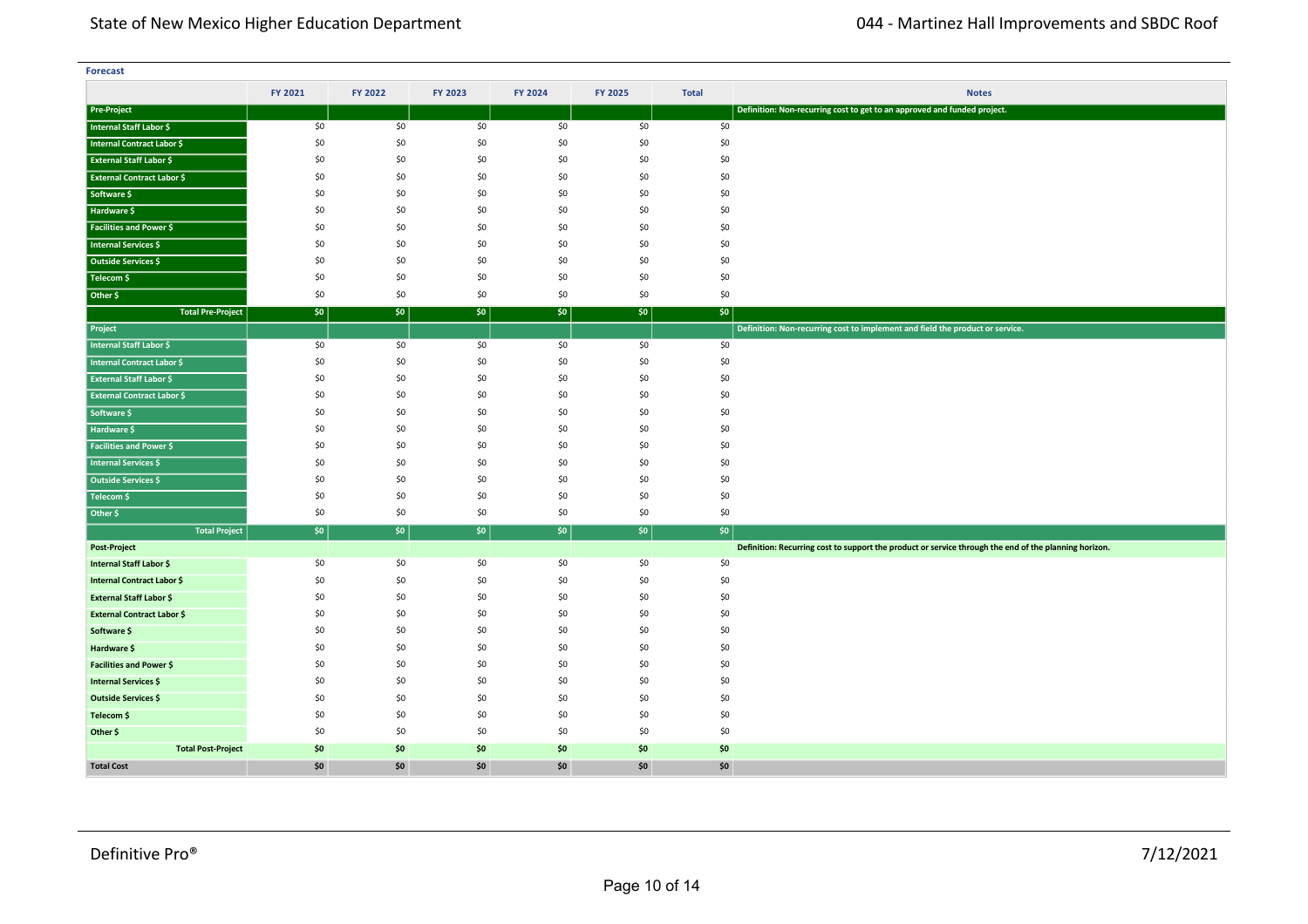|                                   | FY 2021 | FY 2022 | FY 2023 | FY 2024 | FY 2025 | <b>Total</b> | <b>Notes</b>                                                                                  |
|-----------------------------------|---------|---------|---------|---------|---------|--------------|-----------------------------------------------------------------------------------------------|
| Revenue                           |         |         |         |         |         |              | Definition: Incoming revenue associated with the product or service.                          |
| $ $ <source 1=""/> \$             | \$0     | \$0     | \$0     | \$0     | \$0     | \$0          |                                                                                               |
| $<$ Source 2> $\frac{6}{7}$       | \$0     | \$0     | \$0     | \$0     | \$0     | \$0          |                                                                                               |
| $<$ Source 3> $\frac{6}{5}$       | \$0     | \$0     | \$0     | \$0     | \$0     | \$0          |                                                                                               |
| $<$ Source 4> $\frac{1}{2}$       | \$0     | \$0     | \$0     | \$0     | \$0     | \$0          |                                                                                               |
| $<$ Source 5> $\frac{6}{5}$       | \$0     | \$0     | \$0     | \$0     | \$0     | \$0          |                                                                                               |
| $<$ Source 6> $\frac{6}{5}$       | \$0     | \$0     | \$0     | \$0     | \$0     | \$0          |                                                                                               |
| $<$ Source 7> $\frac{1}{2}$       | \$0     | \$0     | \$0     | \$0     | \$0     | \$0          |                                                                                               |
| $<$ Source 8> $\frac{6}{5}$       | \$0     | \$0     | \$0     | \$0     | \$0     | \$0          |                                                                                               |
| <b>Total Revenue</b>              | \$0\$   | \$0     | \$0     | \$0\$   | \$0     | \$0          |                                                                                               |
| <b>Cost Reduction</b>             |         |         |         |         |         |              | Definition: Money saved that is being spent today. True cost take-out.                        |
| <b>Internal Staff Labor \$</b>    | \$0     | \$0     | \$0     | \$0     | \$0     | \$0          |                                                                                               |
| Internal Contract Labor \$        | \$0     | \$0     | \$0     | \$0     | \$0     | \$0          |                                                                                               |
| <b>External Staff Labor \$</b>    | \$0     | \$0     | \$0     | \$0     | \$0     | \$0          |                                                                                               |
| <b>External Contract Labor \$</b> | \$0     | \$0     | \$0     | \$0     | \$0     | \$0          |                                                                                               |
| Software \$                       | \$0     | \$0     | \$0     | \$0     | \$0     | \$0          |                                                                                               |
| Hardware \$                       | \$0     | \$0     | \$0     | \$0     | \$0     | \$0          |                                                                                               |
| <b>Facilities and Power \$</b>    | \$0     | \$0     | \$0     | \$0     | \$0     | \$0          |                                                                                               |
| <b>Internal Services \$</b>       | \$0     | \$0     | \$0     | \$0     | \$0     | \$0          |                                                                                               |
| <b>Outside Services \$</b>        | \$0     | \$0     | \$0     | \$0     | \$0     | \$0          |                                                                                               |
| Telecom \$                        | \$0     | \$0     | \$0     | \$0     | \$0     | \$0          |                                                                                               |
| Other \$                          | \$0     | \$0     | \$0     | \$0     | \$0     | \$0          |                                                                                               |
| <b>Total Cost Reduction</b>       | \$0     | $ $ \$0 | $ $ \$0 | $ $ \$0 | $ $ \$0 | \$0          |                                                                                               |
| <b>Cost Avoidance</b>             |         |         |         |         |         |              | Definition: Preventing money from having to be spent that is not currently being spent today. |
| Internal Staff Labor \$           | \$0     | \$0     | \$0     | \$0     | \$0     | \$0          |                                                                                               |
| <b>Internal Contract Labor \$</b> | \$0     | \$0     | \$0     | \$0     | \$0     | \$0          |                                                                                               |
| <b>External Staff Labor \$</b>    | \$0     | \$0     | \$0     | \$0     | \$0     | \$0          |                                                                                               |
| <b>External Contract Labor \$</b> | \$0     | \$0     | \$0     | \$0     | \$0     | \$0          |                                                                                               |
| Software \$                       | \$0     | \$0     | \$0     | \$0     | \$0     | \$0          |                                                                                               |
| Hardware \$                       | \$0     | \$0     | \$0     | \$0     | \$0     | \$0          |                                                                                               |
| Facilities and Power \$           | \$0     | \$0     | \$0     | \$0     | \$0     | \$0          |                                                                                               |
| <b>Internal Services \$</b>       | \$0     | \$0     | \$0     | \$0     | \$0     | \$0          |                                                                                               |
| Outside Services \$               | \$0     | \$0     | \$0     | \$0     | \$0     | \$0          |                                                                                               |
| Telecom \$                        | \$0     | \$0     | \$0     | \$0     | \$0     | \$0          |                                                                                               |
| Other \$                          | \$0     | \$0     | \$0     | \$0     | \$0     | \$0          |                                                                                               |
| <b>Total Cost Avoidance</b>       | \$0     | \$0     | \$0     | \$0     | \$0     | \$0          |                                                                                               |
| <b>Total Benefit</b>              | \$0     | \$0     | \$0     | \$0     | \$0     | \$0          |                                                                                               |

**Total Cost Reduction** \$0 \$0 \$0 \$0 \$0 \$0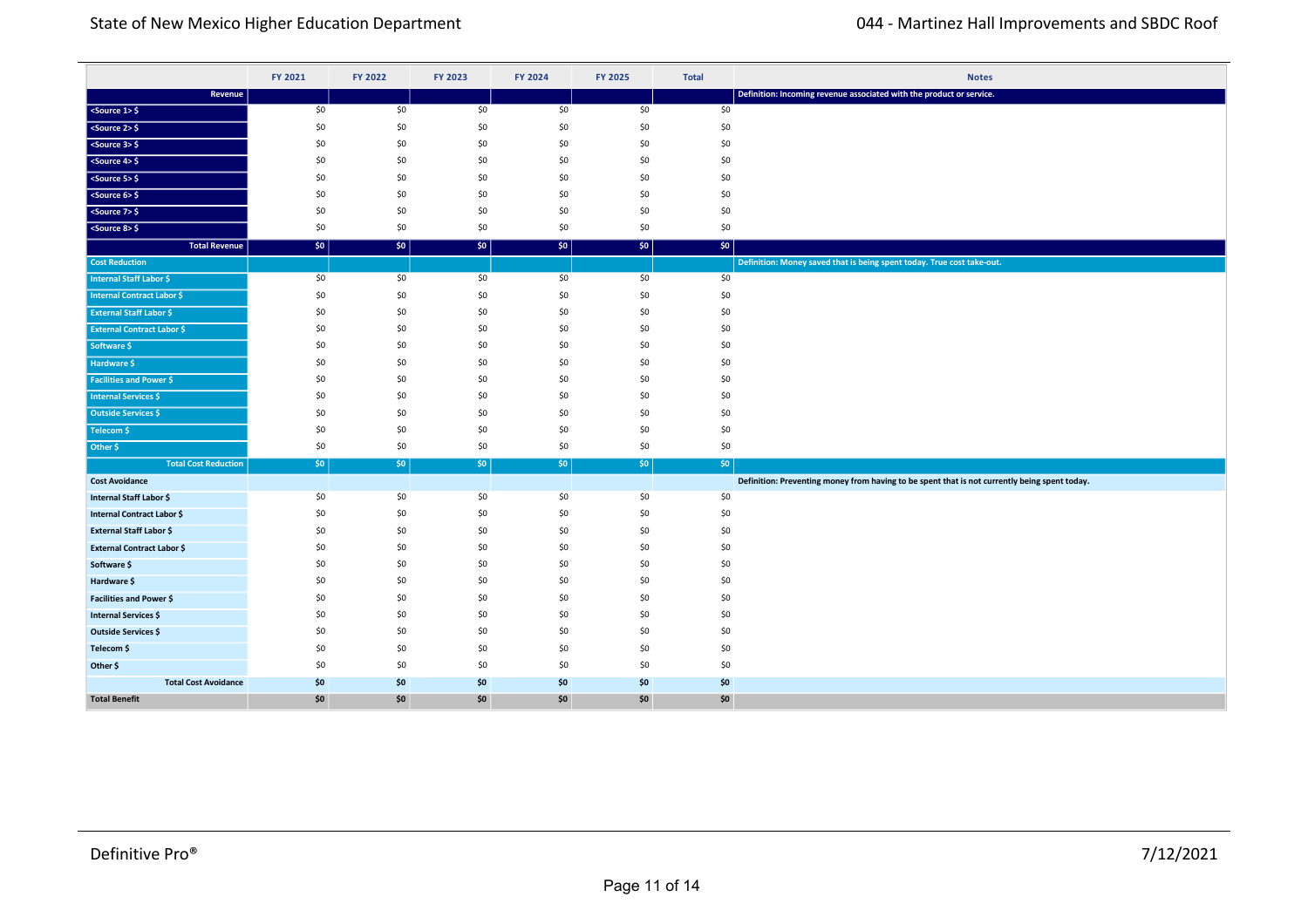|                             | <b>FY 2021</b>       | FY 2022    | FY 2023 | <b>FY 2024</b> | <b>FY 2025</b> | <b>Total</b> |
|-----------------------------|----------------------|------------|---------|----------------|----------------|--------------|
| <b>Total Pre-Project</b>    |                      | \$0<br>\$0 | \$0     | \$0            | \$0            | \$0          |
| <b>Total Project</b>        |                      | \$0<br>\$0 | \$0     | \$0            | \$0            | \$0          |
| <b>Total Post-Project</b>   |                      | \$0<br>\$0 | \$0     | \$0            | \$0            | \$0          |
|                             | <b>Total Cost</b>    | \$0<br>\$0 | \$0     | \$0            | \$0            | \$0          |
| <b>Total Revenue</b>        |                      | \$0<br>\$0 | \$0     | \$0            | \$0            | \$0          |
| <b>Total Cost Reduction</b> |                      | \$0<br>\$0 | \$0     | \$0            | \$0            | \$0          |
| <b>Total Cost Avoidance</b> |                      | \$0<br>\$0 | \$0     | \$0            | \$0            | \$0          |
|                             | <b>Total Benefit</b> | \$0<br>\$0 | \$0     | \$0            | \$0            | \$0          |
| Return                      |                      | \$0<br>\$0 | \$0     | \$0            | \$0            | \$0          |
| <b>Cumulative Return</b>    |                      | \$0<br>\$0 | \$0     | \$0            | \$0            | \$0          |
| <b>ROI %</b>                | 0.00%                | 0.00%      | 0.00%   | 0.00%          | 0.00%          | 0.00%        |
| <b>Cumulative ROI %</b>     | 0.00%                | 0.00%      | 0.00%   | 0.00%          | 0.00%          | 0.00%        |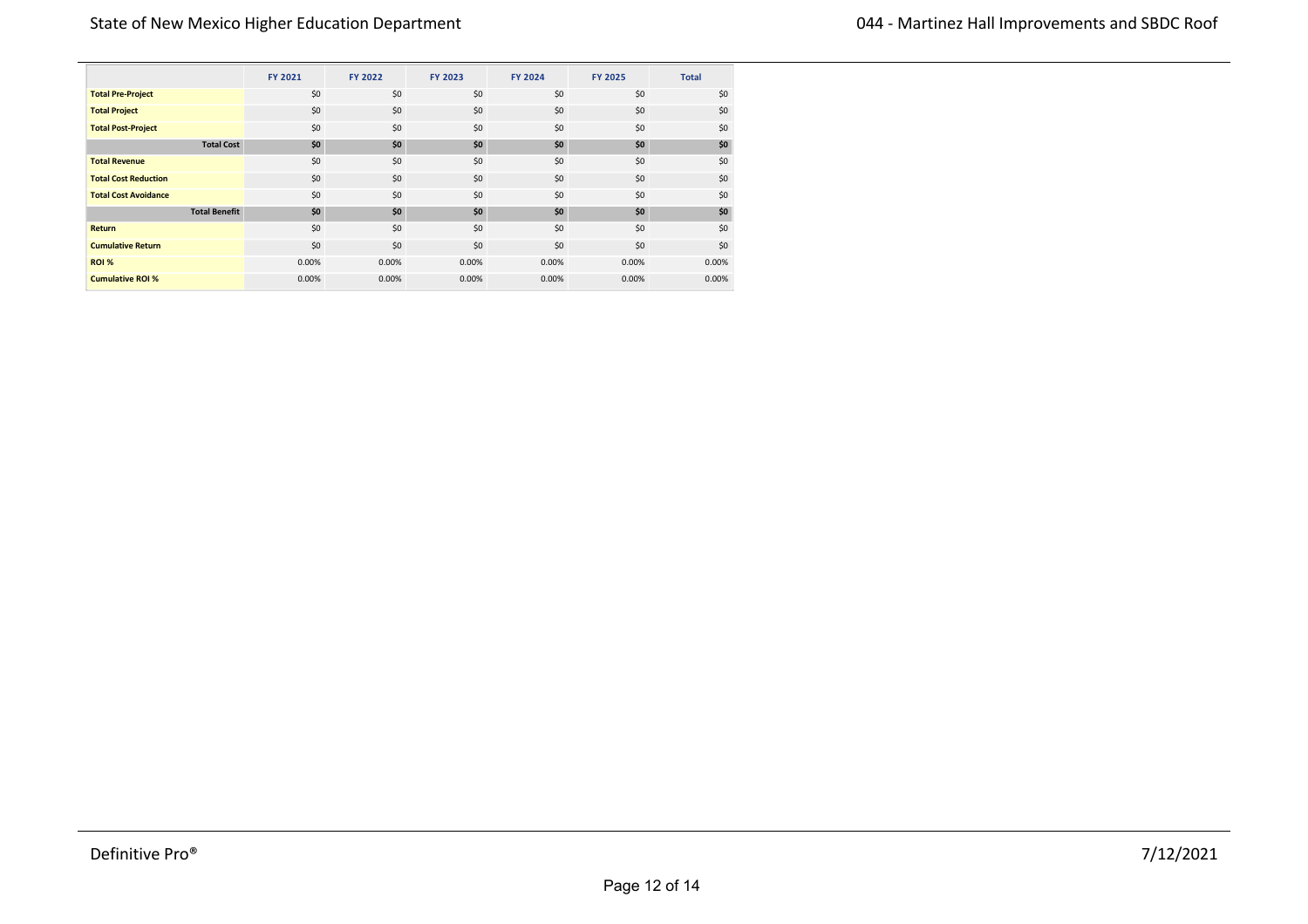